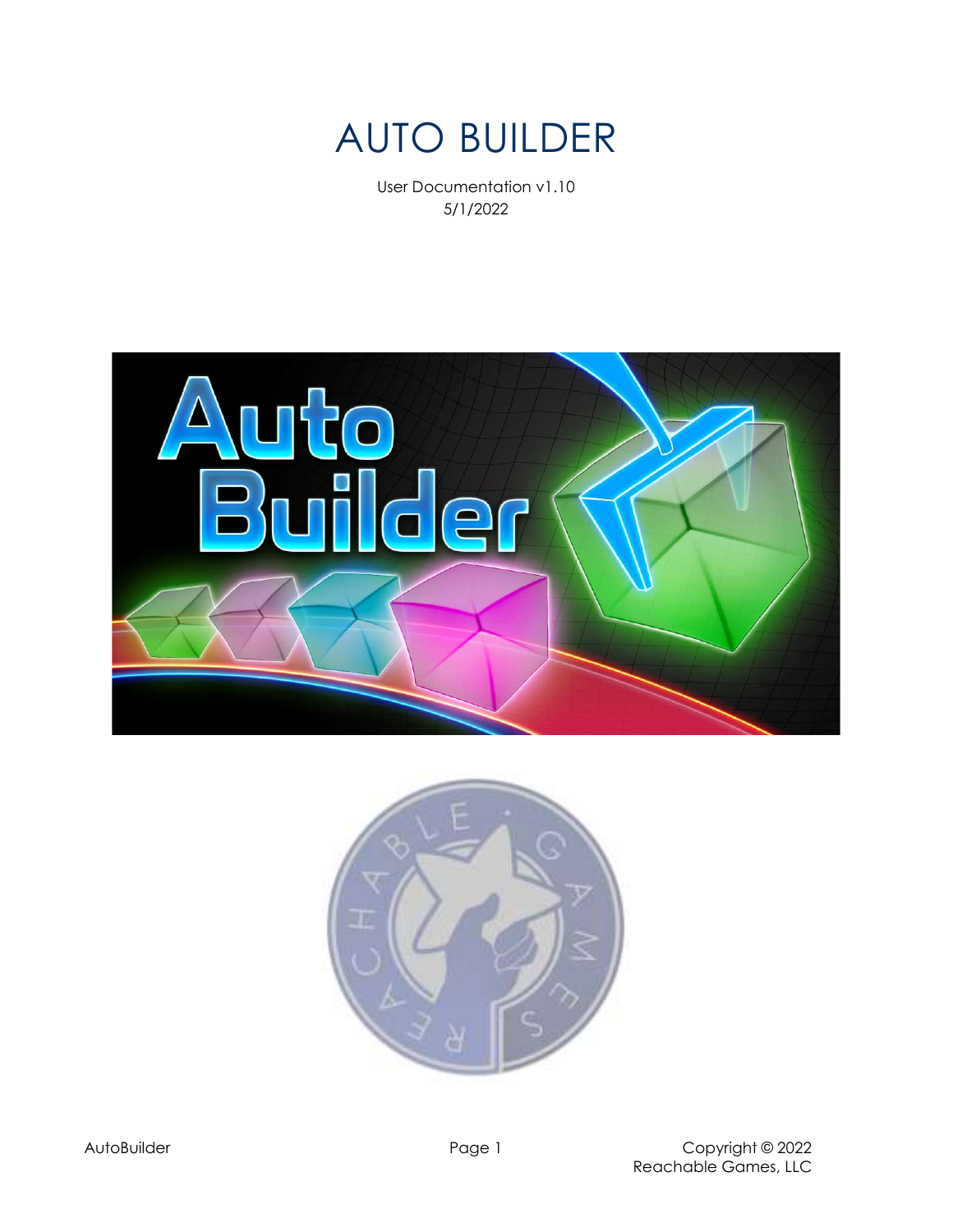# **CONTENTS**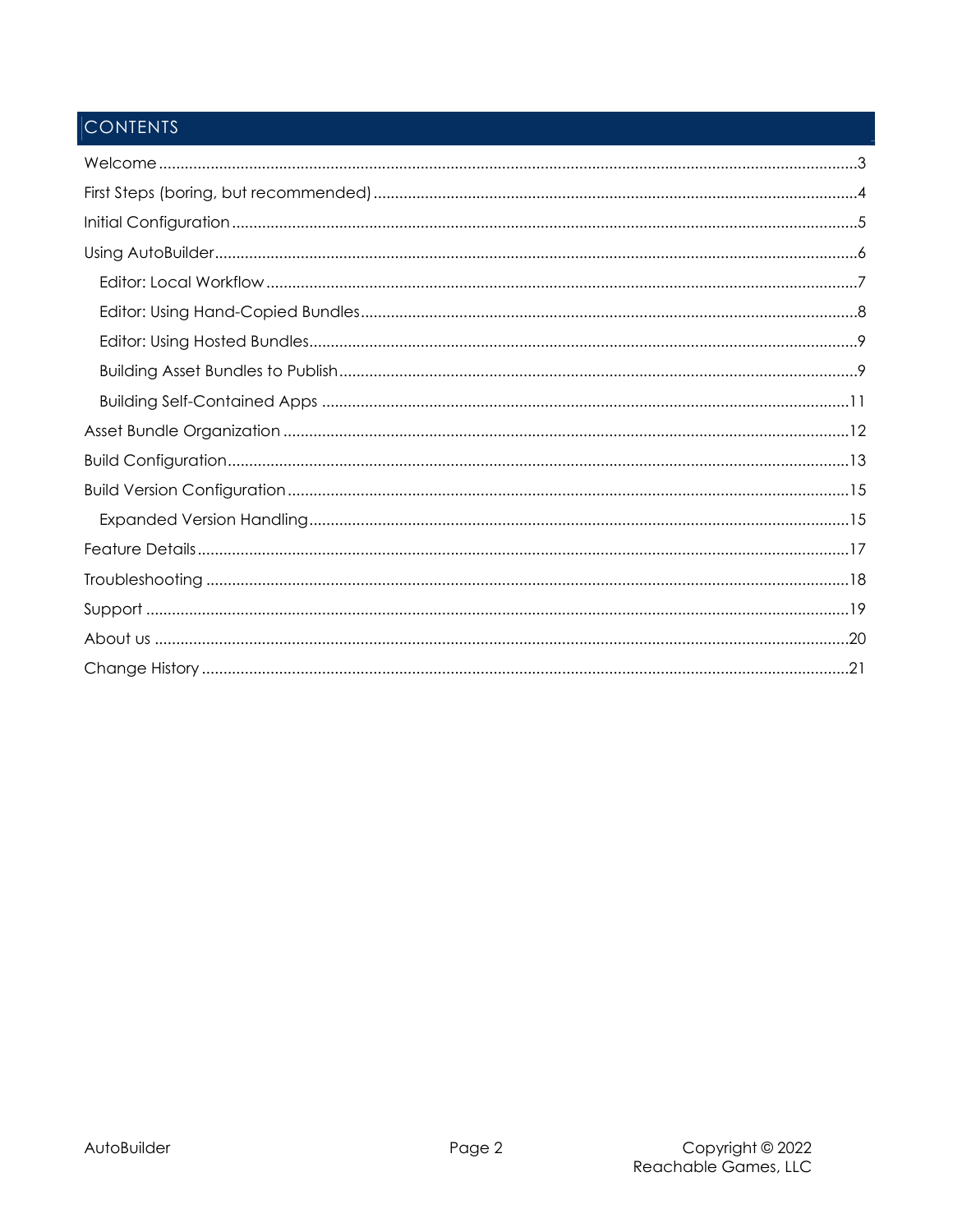## WELCOME

Thanks for checking out **AutoBuilder!** Although there are several different assets on the Asset Store that have similar or overlapping features, nothing out there is as comprehensive or offers a complete workflow solution for asset bundles as **AutoBuilder**. We're proud to offer this package at such a reasonable price, given the number and nature of problems it solves.

Due to time constraints and the effort of maintaining the many incremental changes that Unity goes through, we no longer support non-LTS releases. There are just too many random bugs in all the little versions of Unity between LTS releases that it wastes too much time to keep them all running in the same codebase. I hope you understand and enjoy our products with Unity's most stable releases.

If you like the asset, please do take a moment to write a positive review or give it a  $\star \star \star \star \star$  rating. Be sure to recommend it to your friends. Building assets for the Unity developer community takes a lot of time and effort, so be sure to support the ones that make your life easier. Otherwise we won't be able to keep doing it for you.

The URL to leave a review is right here:

https://assetstore.unity.com/packages/slug/148660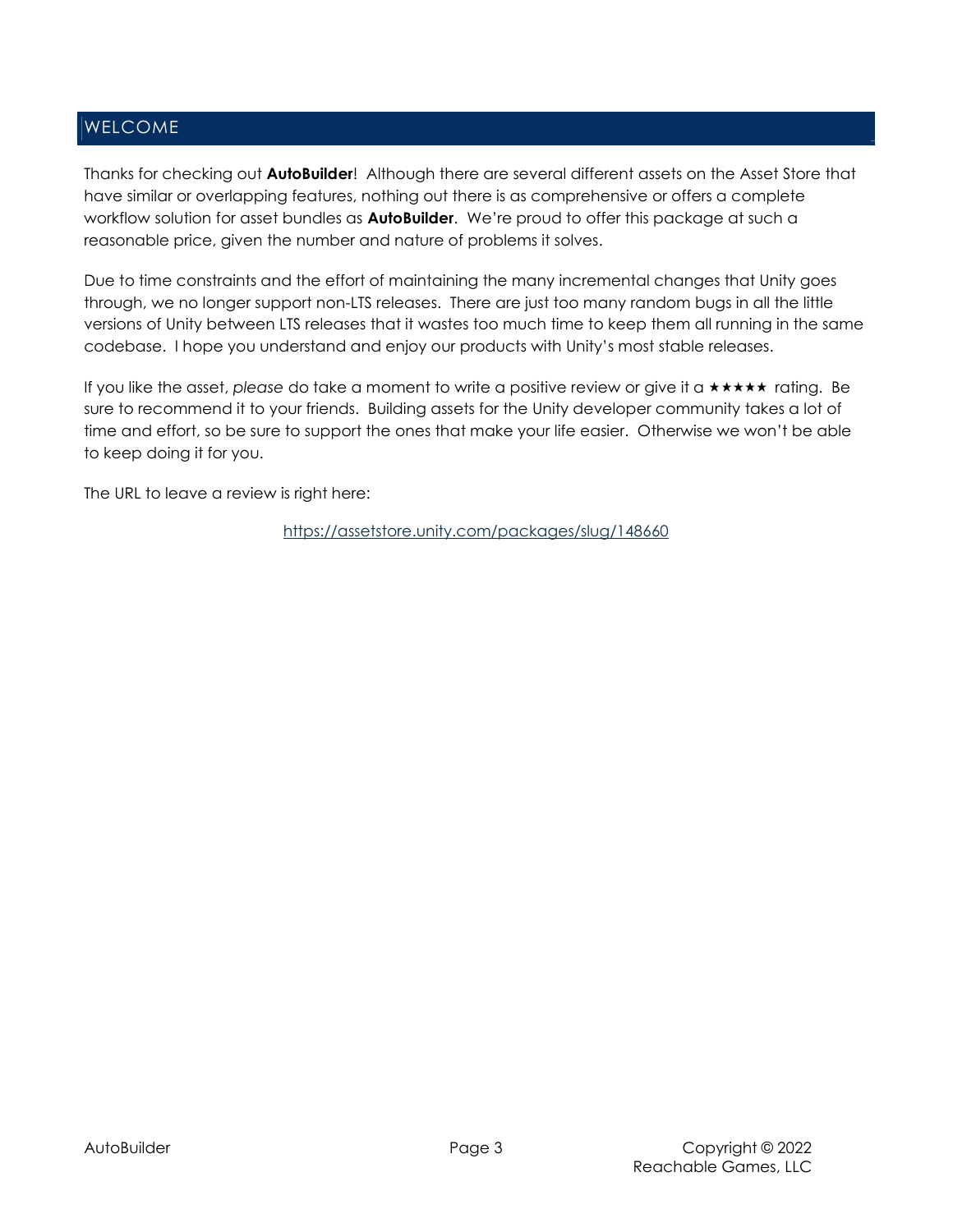## FIRST STEPS (BORING, BUT RECOMMENDED)

This document is the best place to learn about the features and uses about this asset. Please read it thoroughly, as we want to make sure you get the most out of your investment.

- 1. Create a **brand new project**. This may seem unnecessary, and while we go through great lengths to make sure there are no collisions with other assets, it is impossible to provide a guarantee for every combination of settings. Overall, this will give you the best possible experience to first figure out how to use the asset without introducing other variables.
- 2. Install **AutoBuilder** from the Asset Store.
- 3. Go to the testScenes folder and open the scene called ABAutoLoader
	- a. Select ABLoader from the hierarchy view
	- b. Depending on the version of Unity you are using, cut and paste the correct link exactly as you see it:

Unity 2018: https://cdn.reachablegames.com/autobuilderdata/2018/config\_{PLATFORM}.json

Unity 2019: https://cdn.reachablegames.com/autobuilderdata/2019/config\_{PLATFORM}.json

Unity 2020: https://cdn.reachablegames.com/autobuilderdata/2020/config\_{PLATFORM}.json

Note: Loading asset bundles created by one version of Unity in an application built by a different version of Unity often does not work. Similarly, the Editor can try to load different platform bundles, but they don't always work (like loading Android bundles on Windows in the Unity Editor). My experience is, you really do want the editor version and platform to match what you're loading.

- 4. Select Tools→ReachableGames→AutoBuilder→Reveal Build Configs. This finds the ABBuildConfig asset. Select the ABEditorConfig a couple of lines down from it.
	- a. Set the Build Version to 0.1.12
	- b. Set the platform name to **win32** or **win64** or **osx** depending on your operating system.

**Node:** If you are using a version of Unity I don't host test bundles for, or are using Linux, or anything else goes wrong, just run Tools→ReachableGames→AutoBuilder→Build [Current] for Editor, and clear the Bootstrap URL. This lets your editor run locally with a set of bundles you just made and put in your local cache, as if they had been downloaded.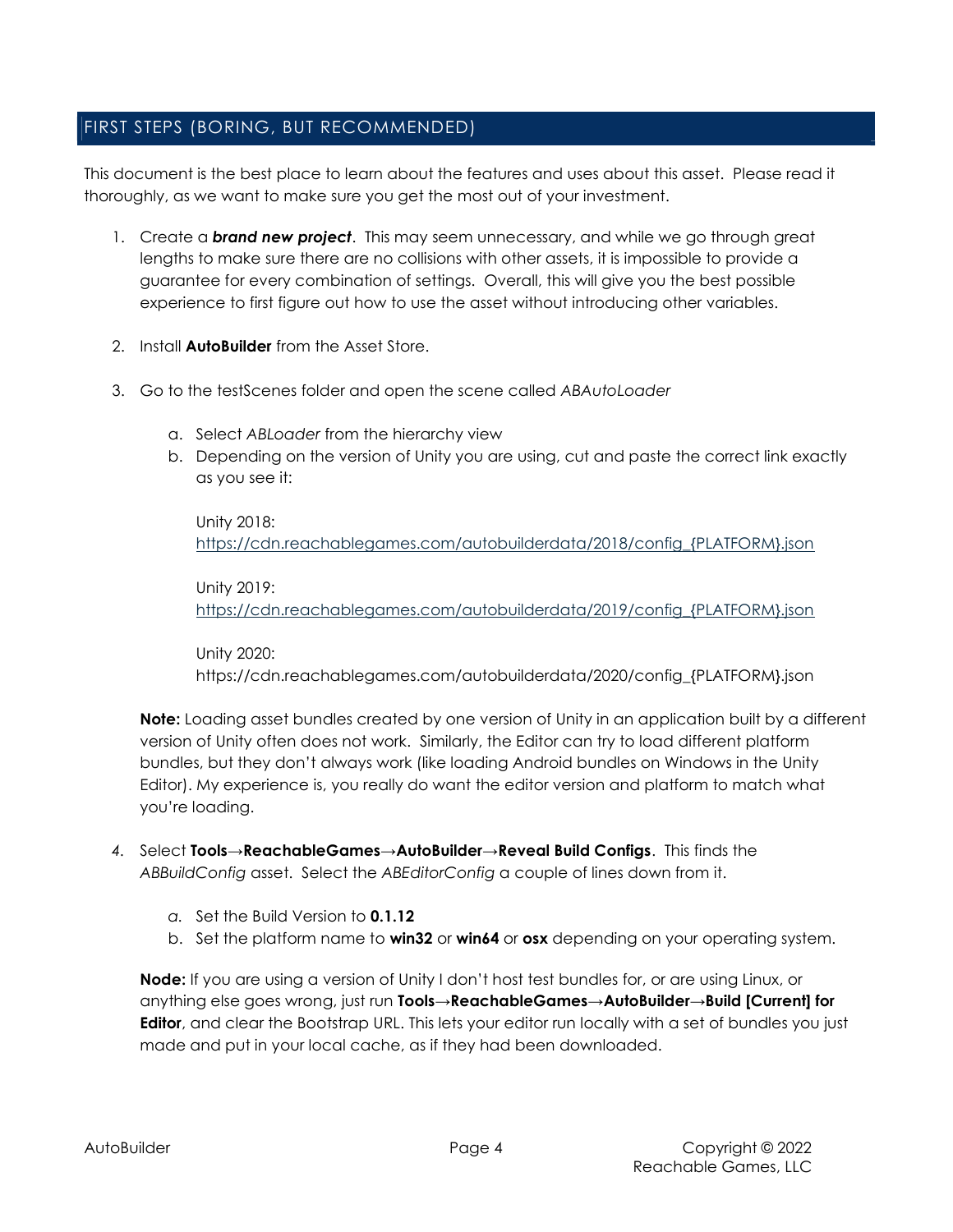- 5. Press Play. You should see the loading scene pop up a progress bar and it moves smoothly across the screen with the text status changing to indicate what files are being downloaded. A more detailed list of URLs will be written to the Console window, so you can troubleshoot.
- 6. Once all the files are downloaded, a UI text string says: "Loading From Bundles Starts Now". Three different prefabs are instantiated from the asset bundles that were just retrieved. When all of the cubes are created, a final UI text string says "Completion Callbacks Done". This happens very quickly, and it may appear simultaneous to you… if something is not working, the above is the order it happens in.
- 7. Ta-da! You just ran a project in the Editor that goes through the full asset bundle retrieval, cache management, and object instantiation process, without needing anything more to start with than the C# script assemblies and the ABEditorConfig asset to specify the platform and version to retrieve.

Forewarning: These test asset bundles are hosted on my CDN at my expense. As the asset evolves, the version numbers and test scene may change over time, so be sure to keep **AutoBuilder** updated if you plan to try the test scene. This minimal project also works well as an introduction to how to build and host your own set of these asset bundles, as the source assets are provided. You can simply build them and host on your own website or CDN to verify your functionality. Make sure you bump your version number forward to make certain you're not loading a previously cached version from someplace else, of course.

At this point, take a moment to read through the description of the workflows provided by **AutoBuilder** in more detail. Although it is relatively straightforward, there may be details you miss just winging it. The remaining sections will help you gain a deeper understanding of the asset and give instructions on how to use it effectively.

## INITIAL CONFIGURATION

Here are the core steps you need to get asset bundle builds working easily and for multiple platforms. AutoBuilder is a version-control-friendly system where the configuration of all builds can be checked in and used by anyone, at any time, to generate the next build. The only file that will change because of a build is the version asset, and only if it's set to automatic increment.

- 1. Create a root bundles folder and organize subfolders into what will become each asset bundle.
- 2. Configure the platforms for which you plan to build bundles and players in the ABBuildConfig asset, and set the root bundles folder appropriately.
- 3. Configure the ABBuildVersion asset the way you plan to use it.
- 4. Open the ABAutoLoader scene and set the name of the scene you want to load after all the asset bundles are cached and mounted.

See ABNextScene for an example of how to instantiate objects directly from asset bundles by name. The testSpawnSomePrefabs.cs file has a proper async code sample, but I believe there are many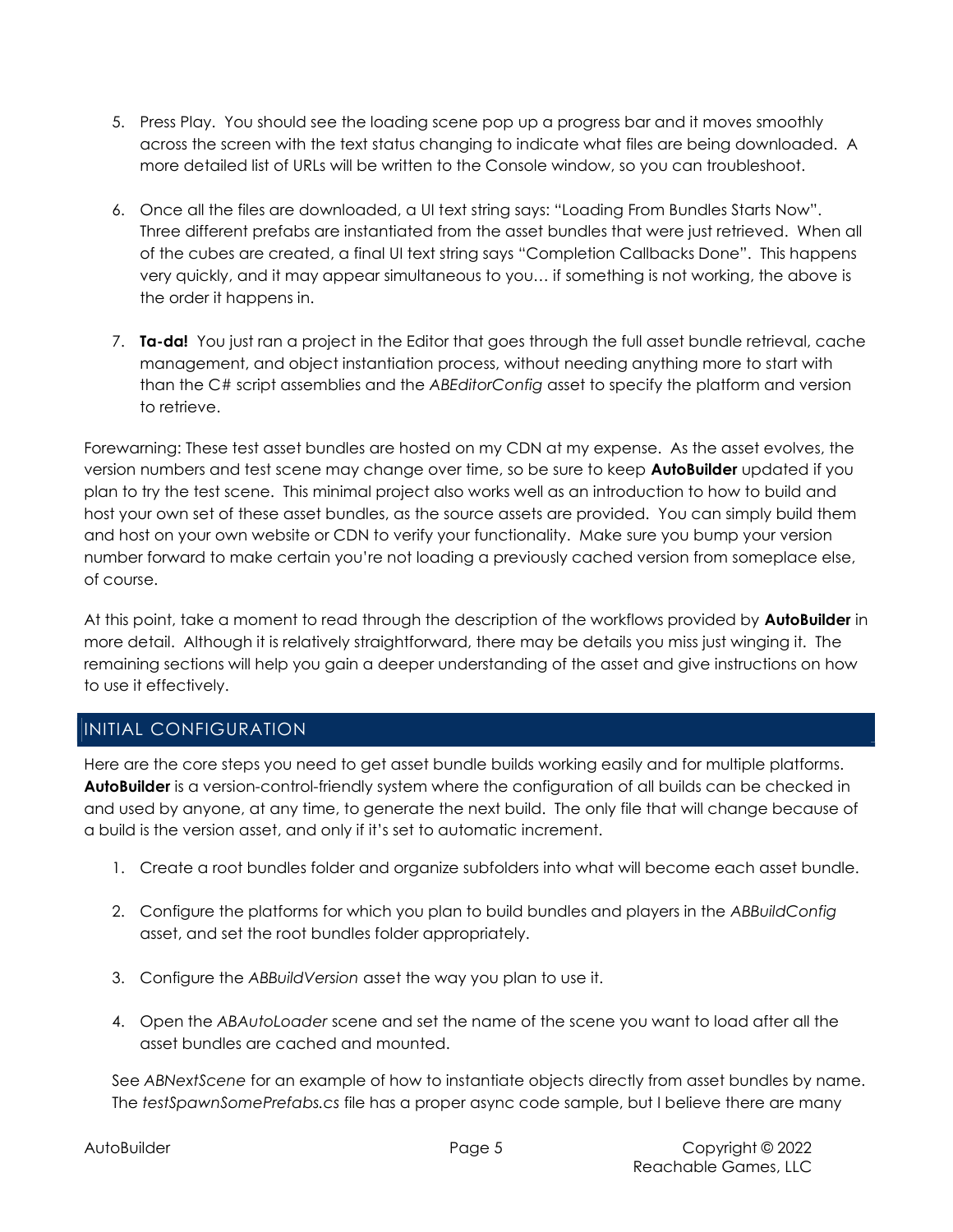ways to use assets in bundles. The hard part is creating bundles in the first place, which **AutoBuilder** does for you.

## USING AUTOBUILDER

There are multiple modes for using AutoBuilder. They are essentially configured the same way, but there are additional steps and considerations depending on which mode you want to use. Understanding the differences between use cases will help avoid frustration when assets don't appear to change when the source assets definitely have changed. Asset bundles are basically a caching mechanism, so knowing how the cache works (at a high level) is important to be able to debug the caching process.

The absolutely best feature of AutoBuilder is the ability to work in the Editor with asset bundles enabled. This is great, because it means you get truly asynchronous asset loading performance, the ability to profile and performance tune games without having to build a full client and connect to it, and you get to test the same code paths that real built clients will run, rather than a fallback strategy of synchronous loading that works slowly and differently (as is the case with most asset bundle systems).

Why doesn't everyone do this? Normally it means you must build asset bundles every time you change an asset that is in a bundle. **That clearly sucks.** AutoBuilder, on the other hand, has a rapid **Update and** Play function that you can trigger with a hotkey. This quickly builds a single override asset bundle that contains every new asset that is modified based on the current set of asset bundles in use. This takes far less time than building all the bundles again, and before you know it, you're in the game and testing with the new set of assets at full speed.

What's amazing about the Update and Play feature is you can use built bundles, perhaps from a build server, or pull down the most recently published set from a CDN or copy them from the guy sitting next to you. So long as the version of the manifest in the Editor Bundles folder matches the expected version in ABEditorConfig, the Update and Play function will generate the override bundle you need to run with all the appropriate assets.

Be aware that if you change a texture that normally lives in an asset bundle and just hit Play (like you are probably used to), it will not show up modified. The version in the asset bundle will be loaded instead. It sounds obvious, but when changed assets are "missing" from the game, it's typically because the asset bundles are out of date. Get in the habit of using the shortcut—it'll help tremendously (Shift-Ctrl-U on Windows, Shift-Cmd-U for Mac). If no bundled assets are changing, just running with Play is perfectly fine, of course.

If many assets have changed since the last full build of asset bundles, it might start taking a while to build the override bundle. Simply rebuild the full asset bundles again and you're back to a rapid iteration time. It's up to you to know the right frequency for this on your project.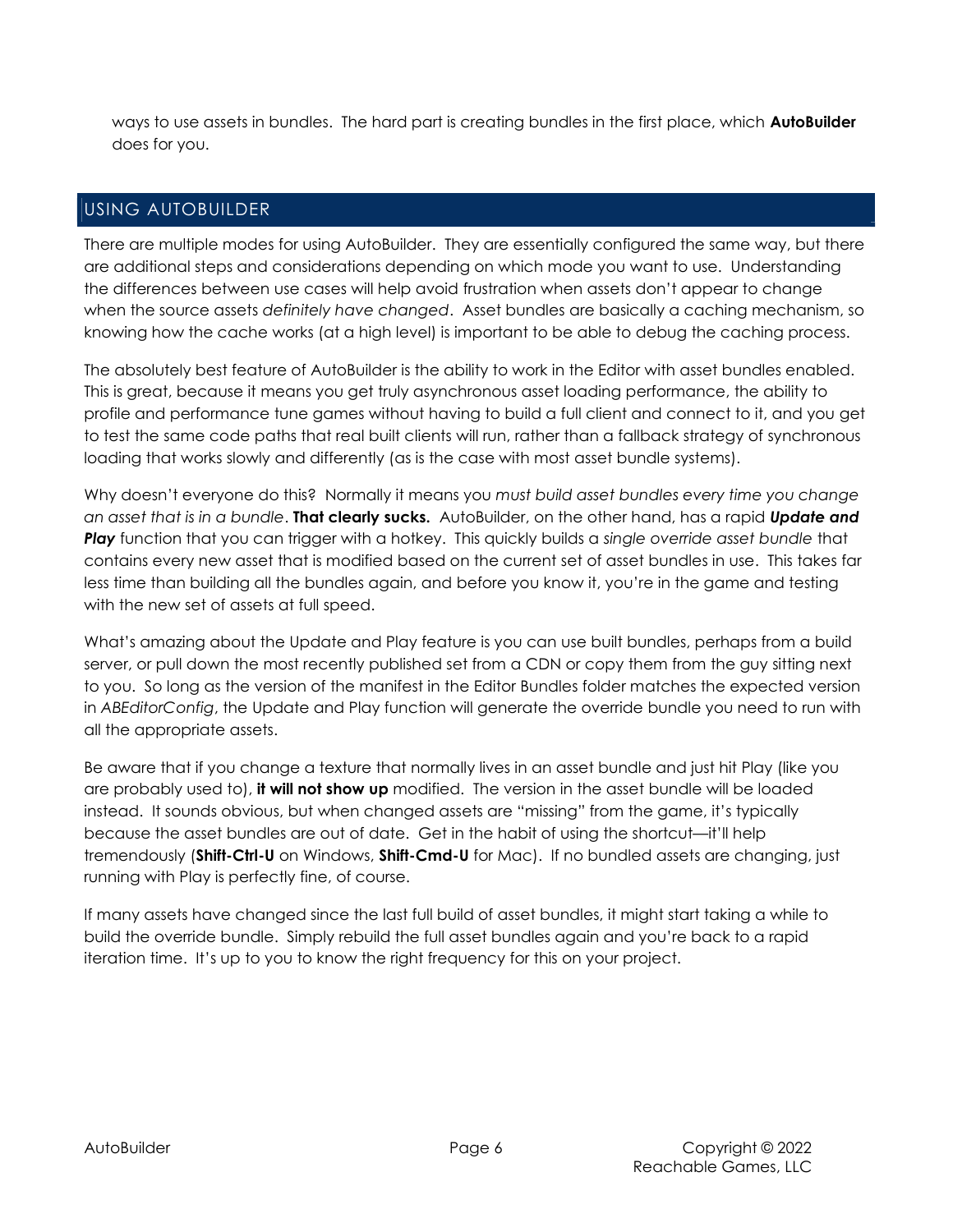#### EDITOR: LOCAL WORKFLOW

To run completely offline, the process is very simple.

- 1. Remove any cached data with Tools→ReachableGames→AutoBuilder→Clear Cached Bundles for Editor.
- 2. Go to Tools→ReachableGames→AutoBuilder→Reveal Build Configs. Click on **ABEditorConfig** in the Project window.

Set the Platform to whatever yours is (see the Tooltip). The Version string doesn't really matter if you're working



locally, but good practice is to set it to the latest version that was published. Leave Self Contained off. There's a different section to describe that below.

3. Edit **ABBuildConfig**. Make sure your Source Bundle Folder is set properly. Expand the list of Platforms and make sure your platform is enabled. It probably is.

| ABBuildConfig               |                                           |
|-----------------------------|-------------------------------------------|
| Script                      | <b>Q</b> ABBuildConfig                    |
| Runtime Config<br>Bootstrap |                                           |
| Cdn Bundle Url              | https://d11ndxmehk19v                     |
| Build Config                |                                           |
|                             | Source Bundle Folde /ReachableGames/AutoE |
| Do Logging                  |                                           |
| Platforms                   |                                           |
| المصالح                     | 15                                        |
| win32                       |                                           |
| Name                        | win32                                     |
| <b>Distinui</b>             | <b>Standalone Windows</b>                 |
| Enabled                     |                                           |
| Self Gontained              |                                           |

- 4. Build your bundles with Tools→ReachableGames→AutoBuilder→**Build [Current] for Editor**. (These are created directly into your local cache folder, at Tools→ReachableGames→AutoBuilder→**Bundles for Editor**)
- 5. Open the ABAutoLoader scene. Edit the ABLoader object in the scene. To work completely offline, clear the Bootstrap URL.
- 6. Anytime your assets change, launch with Tools→ReachableGames→AutoBuilder→**Update and Play.** You'll need to use this constantly, so there's a keyboard shortcut made for you already.
- 7. After your assets have changed a lot, the override bundle will start taking longer. Repeat step 4 and it should be fast again. If you're not changing anything that lives in asset bundles, you can just hit Play like normal, of course, but when changes don't seem to apply properly, it's probably because your bundles didn't get rebuilt.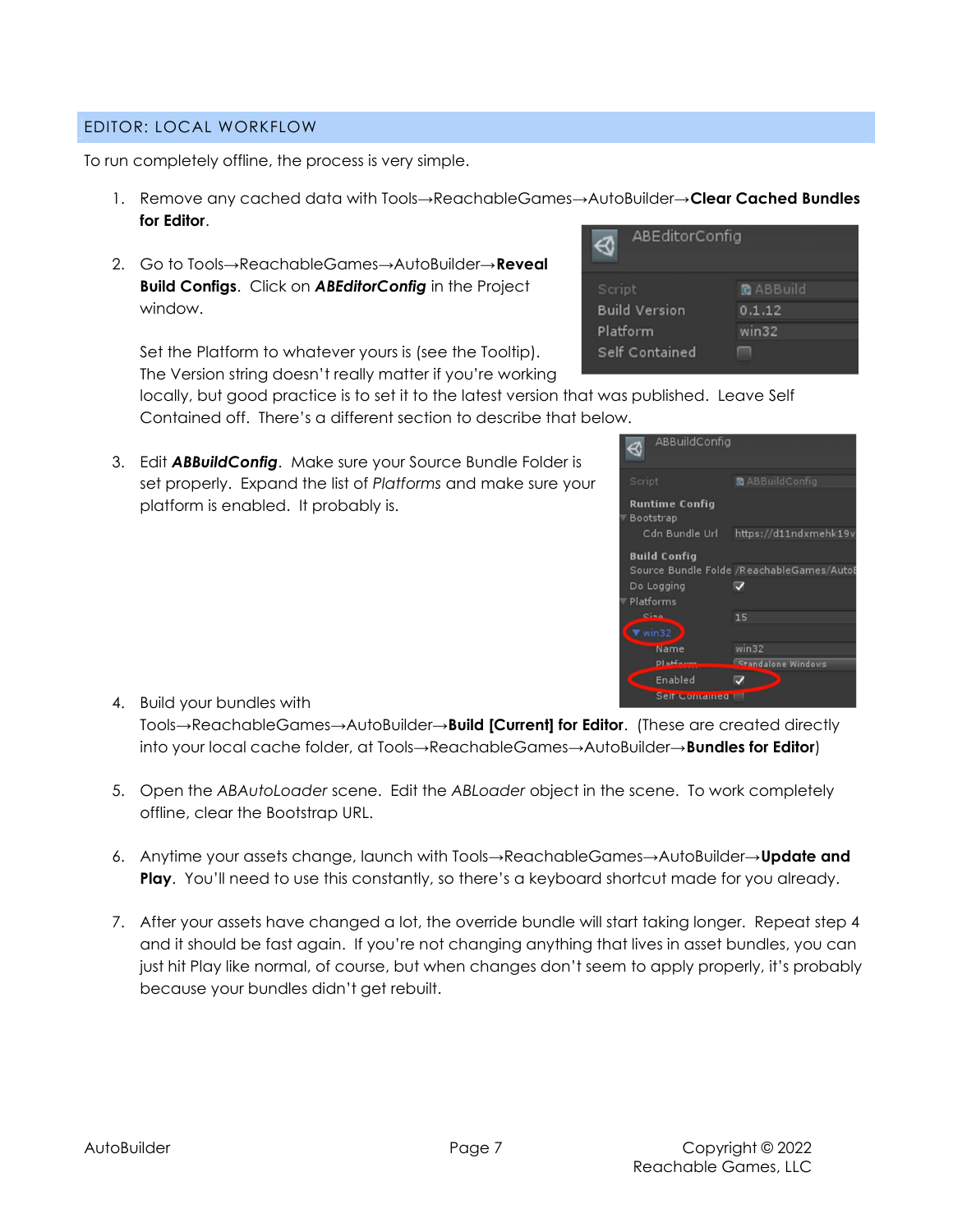#### EDITOR: USING HAND-COPIED BUNDLES

To populate your Editor cache with asset bundles that are built by someone else, the process is simple.

- 1. Run Tools→ReachableGames→AutoBuilder→Clear Cached Bundles for Editor on your machine.
- 2. Open the Tools→ReachableGames→AutoBuilder→**Bundles for Editor** folder on your friend's computer.
- 3. Copy your friend's bundles into your folder.
- 4. Edit ABEditorConfig
	- a. Set Platform to whatever the platform the bundles were built for. See the tooltip for valid choices.
	- b. Notice the manifest-X.Y.Z.json filename. Your **Version** string must be exactly whatever is the X.Y.Z part.

 $\overline{\phantom{0}}$ Name  $\ln$  info bundlea-a97bcfc802a5afad14ee2a54456bb35a.assetbundle bundleb-baf59123f15450d253e669953ee513ce.assetbundle

- bundlec-f1f28407917192b9b28b62c6fdb856f0.assetbundle bundled-7b00bbff3076457642ccf691c11d0832.assetbundle
- manifest-0.1.12.json

nable Games > AutoBuilder > Bundles

- 5. Open the ABAutoLoader scene. Edit the ABLoader object in the scene. To work completely offline, clear the Bootstrap URL.
- 6. Press Play. You're now using your friend's bundles.
- 7. If you hit Update and Play, the editor builds an override bundle with any changes you've got that are different from what is stored in those bundles. Once that is generated, it starts playing and your changes should be visible as well.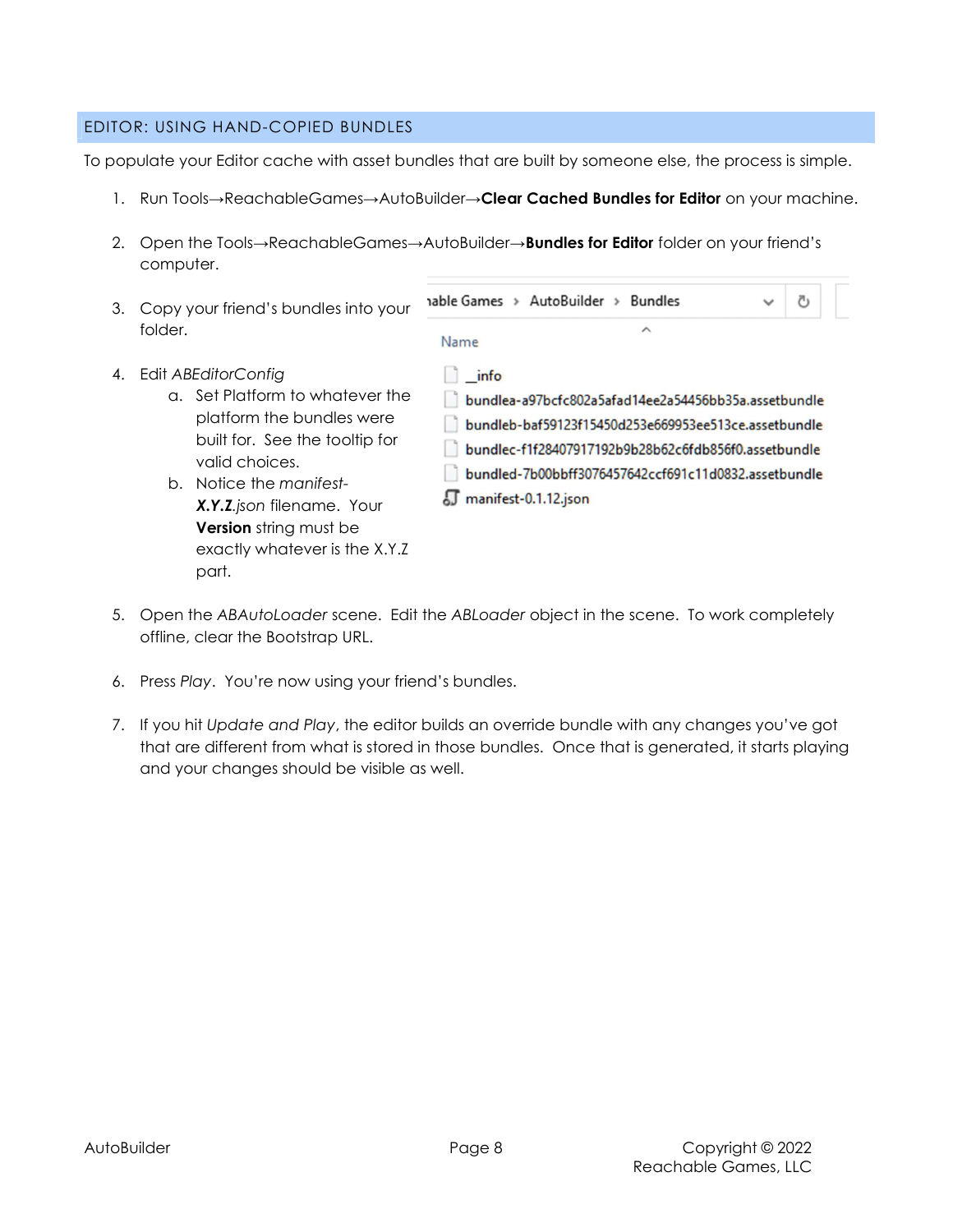### EDITOR: USING HOSTED BUNDLES

If you have the option to have a build server generate and automatically publish bundles, this is the easiest option to work with. Of course, publish doesn't necessarily mean public. You should be able to host them internally on a network share drive and use file:// URLs to get at them, or even run a simple web server on your build machine. The rule is, if you can get to the files in a browser, the game can too.

- 1. Edit ABEditorConfig
	- a. Set **Platform** to whatever the platform the bundles were built for. The string must match a platform string given in the tooltip. Note, the editor can typically load assets from any target (with some limitations), which is convenient for testing across platforms.
	- b. Set the **Version** string to the X.Y.Z that is in the manifest-**X.Y.Z**.json filename.
- 2. Open the ABAutoLoader scene. Edit the ABLoader object in the scene.
	- a. To work with hosted bundles, enter the URL to where the config files are hosted. As a convenience, {PLATFORM} is automatically substituted for the current platform, allowing the same URL configuration to work for all platforms. Example: https://cdn.reachablegames.com/autobuilderdata/config\_{PLATFORM}.json
- 3. Hit Play once to pull down the files locally at least once.
- 4. Always launch with Update and Play. This will create an override bundle with only your changes in it before starting the game.

### BUILDING ASSET BUNDLES TO PUBLISH

The build step for making the all the players and asset bundles for publishing builds is very simple.

1. There are two ways to start a multi-platform build.

| <b>ReachableGames</b> | <b>AutoBuilder</b>       | <b>Build [All Enabled Platforms] to Publish</b>        |
|-----------------------|--------------------------|--------------------------------------------------------|
|                       | <b>Check for Updates</b> | <b>Build [Current] for Editor</b>                      |
|                       |                          | <b>Build [Current] Update and Play</b><br>Shift+Ctrl+U |
|                       |                          | Open Folder: Bundles to Publish                        |
|                       |                          | Open Folder: Bundles for Editor                        |
|                       |                          | <b>Reveal Build Configs</b>                            |

a. Simply click on

Tools→ReachableGames→AutoBuilder→Build [All Enabled Platforms] to Publish

b. Run builds on the command-line via script with the following command:

```
You can launch one or multiple builds from the command line like so: 
unity.exe -quit -batchmode -projectPath d:\project\path\ -executeMethod 
    ReachableGames.AutoBuilder.ABAutoBuilder.BuildFromCommandLine -target=win32 -target=osx 
You can launch ALL enabled build platforms like so: 
unity.exe -quit -batchmode -projectPath d:\project\path\ -executeMethod 
    ReachableGames.AutoBuilder.ABAutoBuilder.BuildFromCommandLine
```
2. If in the Editor, click Open Folder: Bundles to Publish. This will take you to the Build folder, which is parallel to your project's Assets folder. These are the files generated by **AutoBuilder** that need to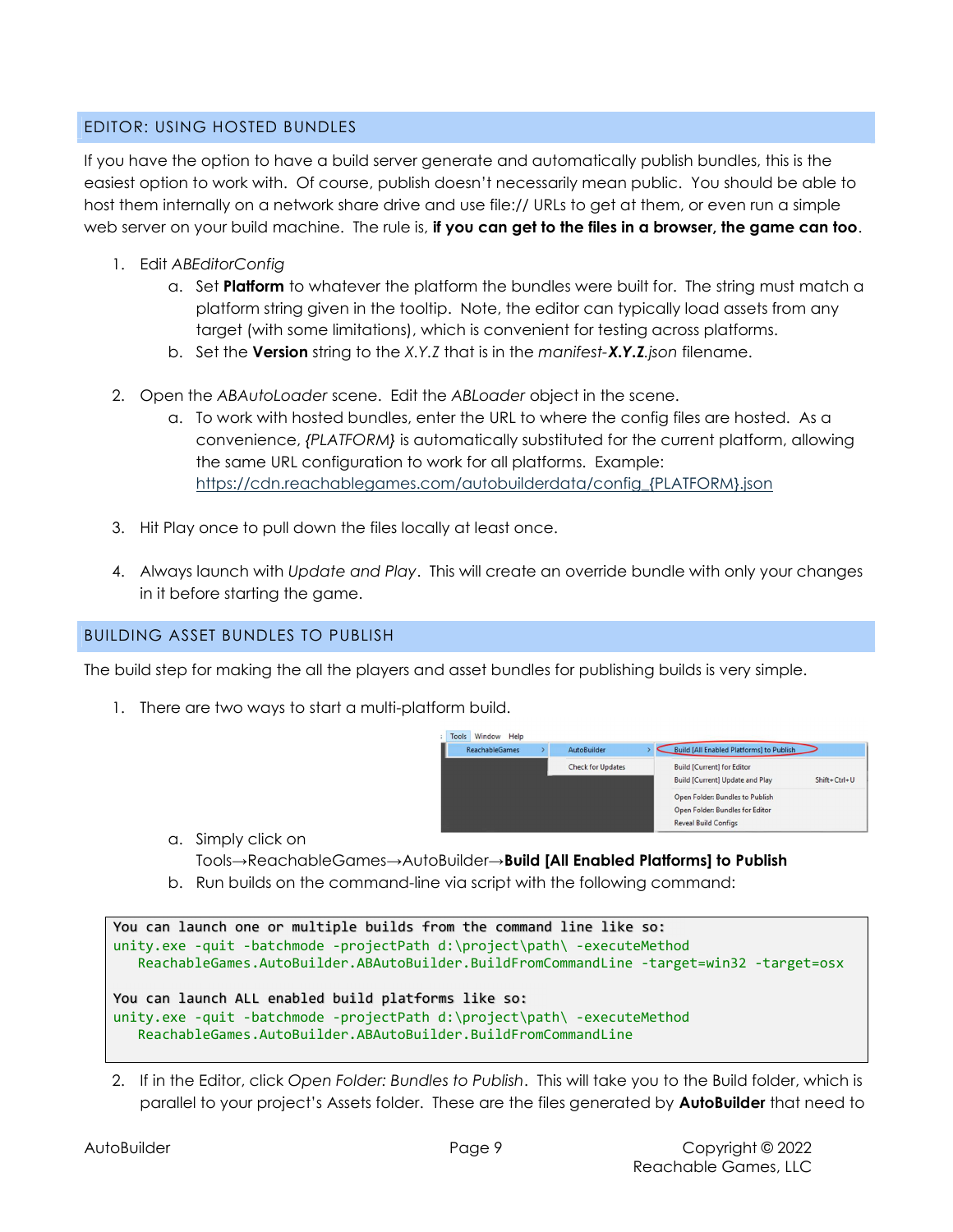be put online.

There will be several "Bootstrap" config\_{PLATFORM}.json files. If you look at their contents, they simply exist to point to where the **bundles\_{PLATFORM}** folders can be found. When the game starts up, it only knows how to find the config\_win32.json file, for example, then it follows the link stored inside that file to grab the manifest, which lists all the relevant bundles for that version.

Most of the time, you will want to upload both the bundles\* and config\* files to a web site. It is relatively easy to configure CloudFront as a CDN in front of your web site so you can just keep uploading the files to your web site and they will automatically be propagated to a fast network without any effort. Just make sure your Bootstrap URL in your Unity scene points to the config file on your web site directly, and configure the URL in the ABBuildConfig to point to the CDN.

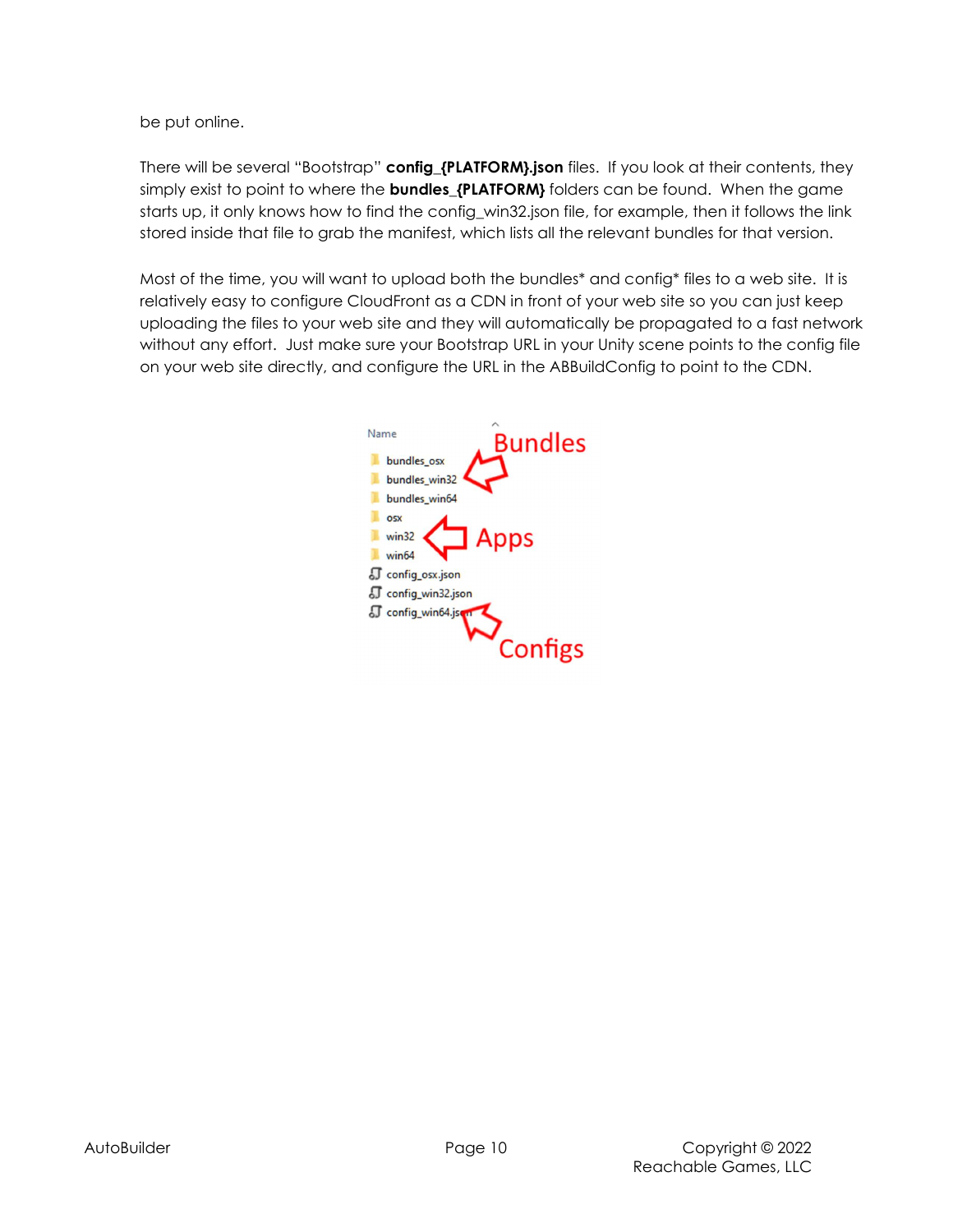#### BUILDING SELF-CONTAINED APPS

A new feature as of v1.6 is Self-Contained builds. Many people have asked for a way to ship the asset bundles along with the game, so that no network access is required. Some platforms might require special permission to access the internet that is off-putting for users. Some developers need to ship a product that doesn't need any kind of network access. Some folks just want to use asset bundles as a way to organize their project without worrying about hosting. Whatever the reason, this feature is for you.

All you have to do is check the **Self Contained** box on the platform you want to build fully self-contained. That's it. When you create a build for that platform, the bundles will built before the executable. They are then moved into the /StreamingAssets/ folder during the executable build process. As soon as the build is complete, they are deleted back out of /StreamingAssets/ so they don't accumulate forever with each new build.

This has been tested successfully on Android, and while I can't guarantee a totally bug-free experience on every platform, Android is by far the hardest to get right. And it works.

On the off-chance you want to debug this specific code path in the Editor, you are welcome to manually copy the



config\_{PLATFORM}.json file into /StreamingAssets/, and create /StreamingAssets/bundles/ and copy all the contents of your platform bundles in there. Every platform uses the same folder name for simplicity. Then turn on the Self Contained flag in the ABEditorConfig. You lose the ability to Update and Play, but to run the debugger on a built set of bundles as closely as possible to the real runtime, this is the way.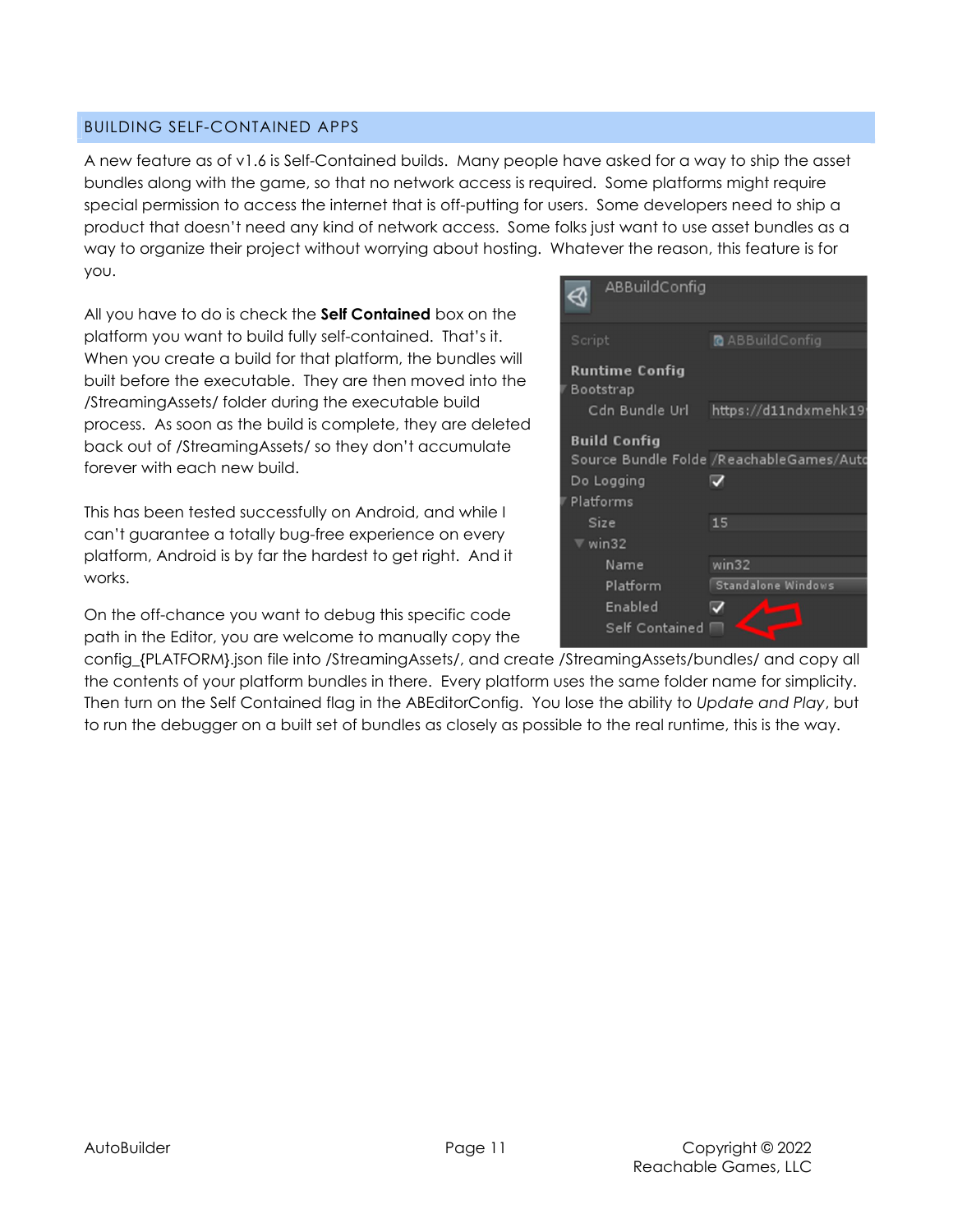## ASSET BUNDLE ORGANIZATION

 It is worth knowing that bundles can be dependent on assets in other bundles. **AutoBuilder** figures that out automatically for you and prioritizes the load order accordingly. If it can't resolve the ordering, it will error out and tell you the assets that are causing problems. Unity gives many suggestions on ways that asset bundles might be used. My experience is that assets with similar modification frequency make good bundle-fellows. It's probably good to have more bundles that are smaller, than to have a few bundles that are larger.



The bundle build process is usually too slow if everything is thrown in a single large bundle, because anything that changes requires rebuilding the whole bundle.

That requires your users to throw away their massive download and download the new bundle. On the contrary, lots of small bundles that change infrequently is ideal, because most bundles will not need to be rebuilt most of the time. So, make a separate folder for each character or set of characters, for each group of similar props, for each set of related sound effects, etc. The wonderful part about AutoBuilder is, you can always just move the files into different folders and the structure of your asset bundles is instantly updated the next time you build without any further effort on your part. You can change your mind anytime.

Yes, whole scenes may be made into asset bundles just by moving the scene and its dependencies into a bundle folder. It's possible to load individual assets by name, as is shown in the testSpawnSomePrefabs.cs script, but it is not recommended. Unity works best when dependencies are tracked by the system, so rather than loading assets manually by name, make scenes are you normally would and just request those scenes to load as normal. Scenes will load just fine once their asset bundles are mounted, all their dependencies included.

A limitation of AssetBundles seems to be Scenes cannot be fully contained within an asset bundle with its dependencies. From what I've observed, a Scene will load fine if all its assets are in another bundle, but if you simply move them all into the same bundle, it fails to load. This is a Unity issue, not an AutoBuilder issue.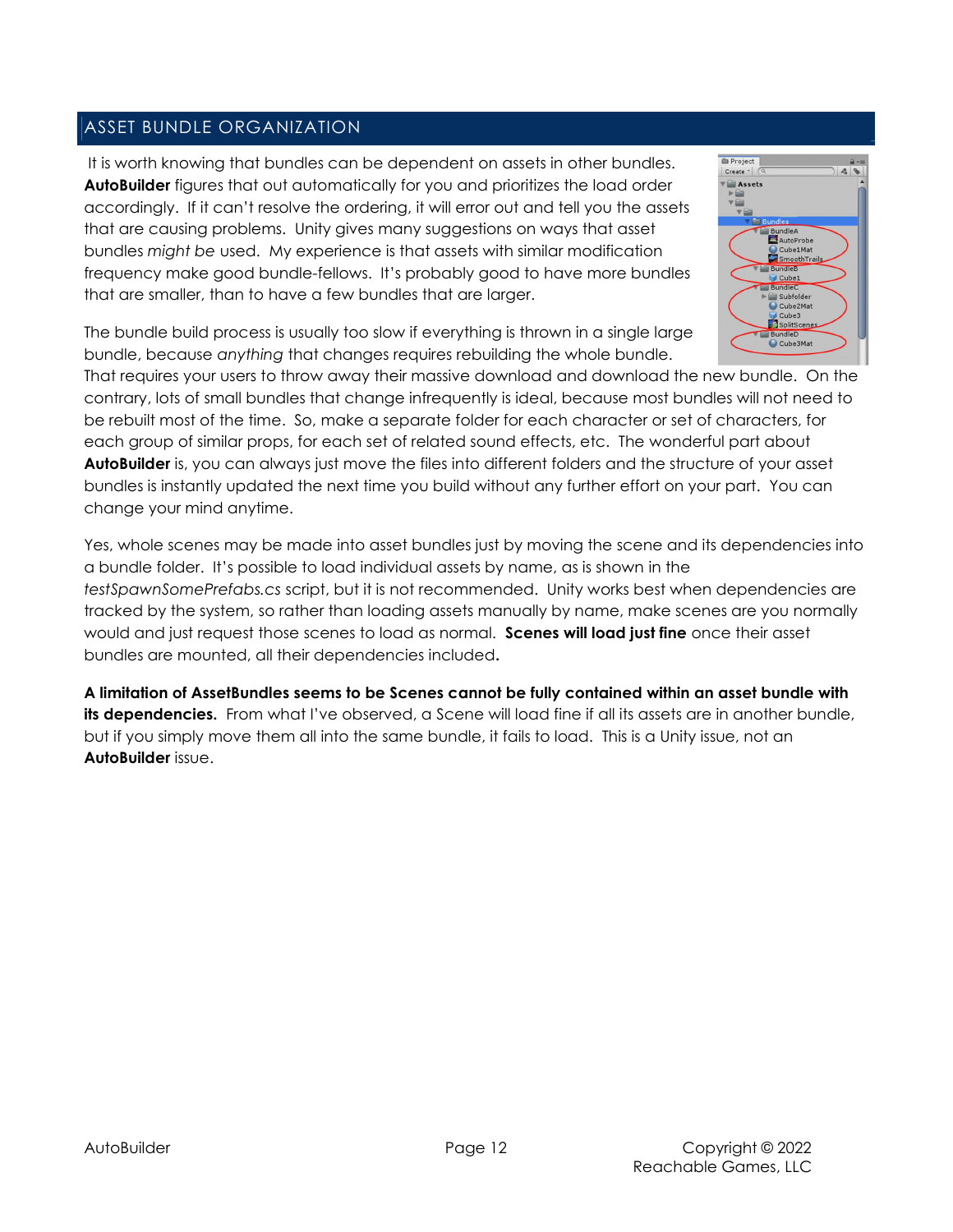## BUILD CONFIGURATION

Reveal Build Configs will quickly select the ABBuildConfig asset for you. This contains the full set of options for each platform that are normally only available in C# for Player and Asset Bundle builds. But with **AutoBuilder**, all

| Tools | Window<br>Help        |                          |  |                                                                                                   |                    |
|-------|-----------------------|--------------------------|--|---------------------------------------------------------------------------------------------------|--------------------|
|       | <b>ReachableGames</b> | AutoBuilder              |  | <b>Build [All Enabled Platforms] to Publish</b>                                                   |                    |
|       |                       | <b>Check for Updates</b> |  | <b>Build [Current] for Editor</b><br><b>Build [Current] Update and Play</b>                       | $Shift + Crit + U$ |
|       |                       |                          |  | Open Folder: Bundles to Publish<br>Open Folder: Bundles for Editor<br><b>Reveal Build Configs</b> |                    |

you have to do is open the tab for each platform and check some boxes!



#### . Source Bundle Folder

Use this to specify where the root of your asset bundles folders is. It already assumes /Assets/, so just the rest of the path is necessary.

#### . Bootstrap

This is a structure that currently only holds a CDN Bundle URL, but you could add anything you like, in case there are additional fields that helps your project during startup. The Bootstrap config is loaded as the very first thing pulled down from the internet on startup, which is convenient for other data fields, such as URLs for analytics or logging or payments processing, etc. The best reason to put this in a config file is you probably want to have different URLs for things based on whether you're in local development, in a test environment, or a release environment. Baking this into the executable is bad practice, because you would have to rerelease a build just to change some web addresses. Instead, move startup configuration details to the config file. Then, when you switch a build from test to release, you just upload a different bootstrap config file.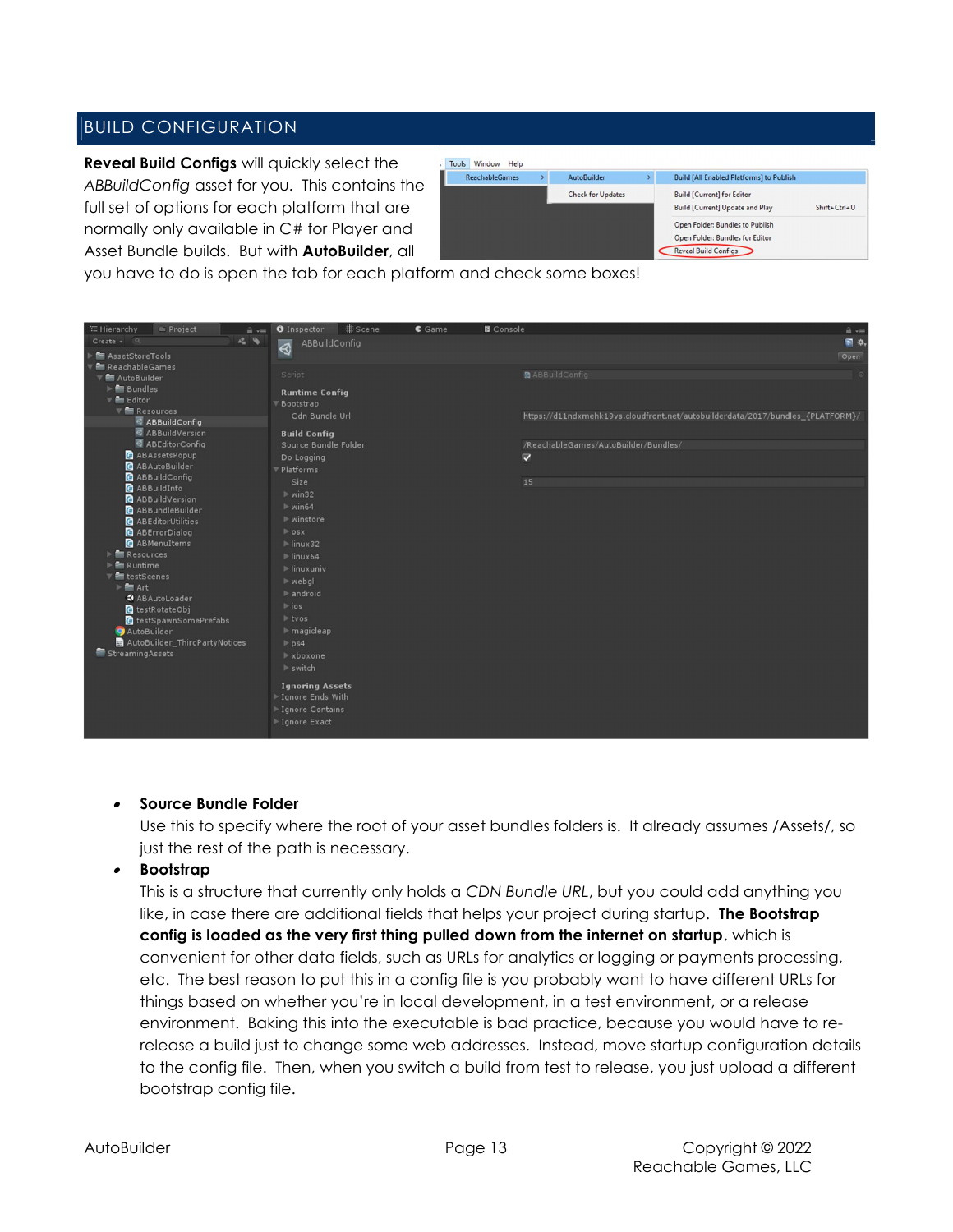Upon opening a platform's settings, you are presented with a number of checkboxes that are broken into Asset Bundles Options and Player Build Options categories.

The **Enabled** checkbox controls whether AutoBuilder will try to build the platform. This serves two purposes. One, there is no way to detect a platform is not installed, so you have to remove the platforms that could not build anyway. Two, you might not want to build a platform (yet), but might want to retain the configuration for that platform. Disabling it is a quick and easy way to solve both problems.

The remaining options are documented on Unity's site. Here is the link to the Asset Bundle Options: https://docs.unity3d.com/ScriptReference/BuildAssetBundleOptions.html

Here is the link to the Player Build Options: https://docs.unity3d.com/ScriptReference/BuildOptions.html

The defaults are generally good to use the way they are set. Different versions of Unity expose different sets of flags, and AutoBuilder exposes them regardless of what version you are using, and just ignores them if they do not apply. Consult the documentation. I do make an effort to ensure that flags that would cause a build to fail (because they are always illegal for that platform, for instance) are automatically disabled, so you don't waste time figuring that stuff out. You're welcome.  $\odot$ 

**N.B.** The **Development** flag must be on for any of the other settings in the debugging block to work. It's meaningless to turn on Connect to Profiler, for instance, in a non-Development build, so you can simply turn that one off and it turns all the others off as well during the build process.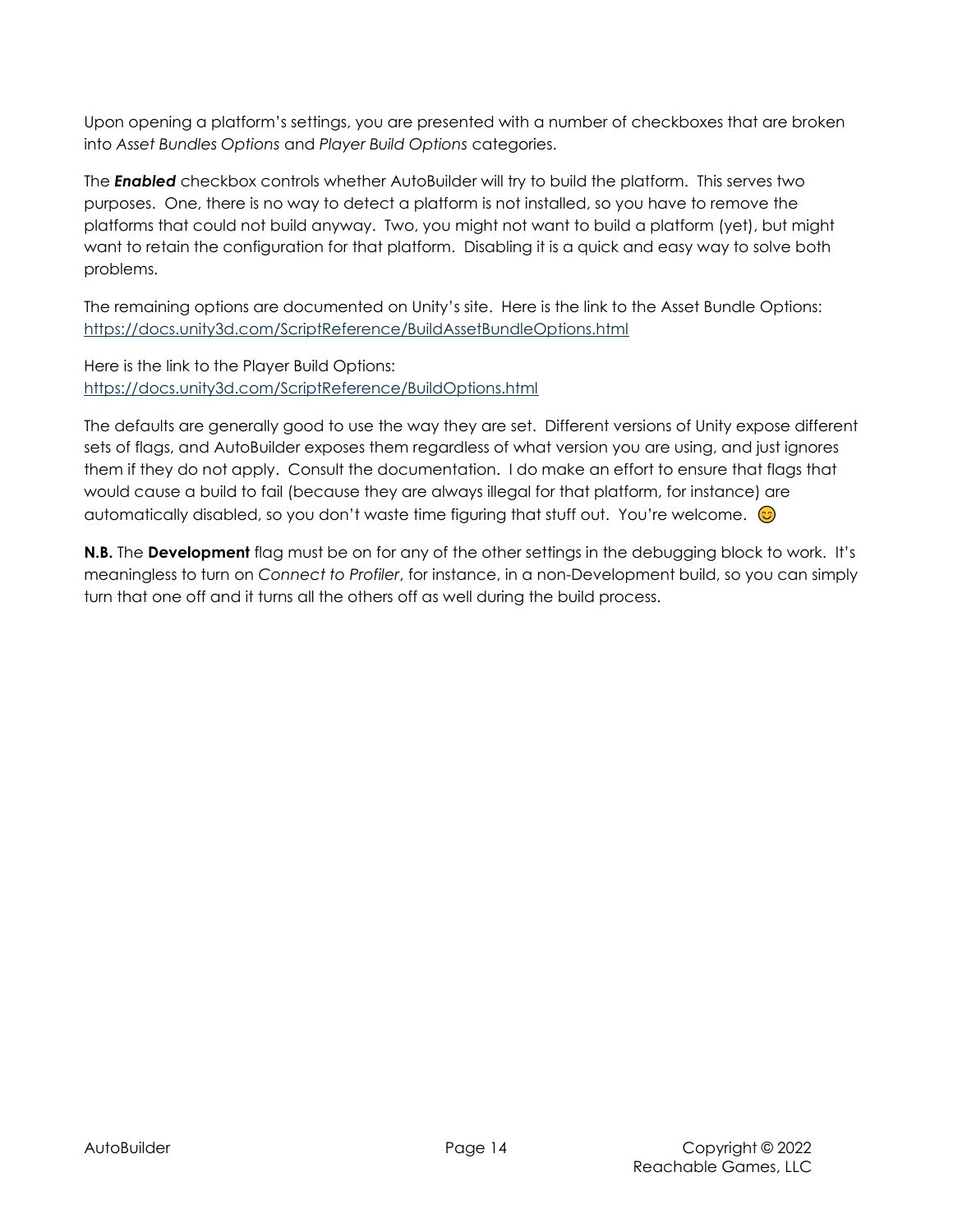## BUILD VERSION CONFIGURATION

Reveal Build Configs will take you to the folder that contains this asset. The ABBuildVersion is a very simple asset that holds Major, Minor, and Build numbers. Major and Minor values are always updated by

| Window<br>Help<br>Tools |                          |                                                                                                   |                    |
|-------------------------|--------------------------|---------------------------------------------------------------------------------------------------|--------------------|
| <b>ReachableGames</b>   | AutoBuilder              | <b>Build [All Enabled Platforms] to Publish</b>                                                   |                    |
|                         | <b>Check for Updates</b> | <b>Build [Current] for Editor</b><br><b>Build [Current] Update and Play</b>                       | $Shift + Crit + U$ |
|                         |                          | Open Folder: Bundles to Publish<br>Open Folder: Bundles for Editor<br><b>Reveal Build Configs</b> |                    |

you, as that should relate to public releases of your product, as is typical with semantic versioning schemes. There are three settings for how you want the Build number to change:

### Manual

When set to Manual, the Build number will only increase if someone changes it explicitly. This is good for script-driven builds or human-driven builds when you aren't producing versions often.

### AutoIncrement

When set to AutoIncrement, the Build number increases every time a Publish build is started, even if it fails to produce an executable. This is because a single version may be used for multiple platform targets, and tracking separate (but functionally equivalent) version numbers per platform is a production nightmare. This setting is easiest to manage for build servers that have the ability to check-in the ABBuildVersion asset to revision control after it builds. This is also easy to handle for human-driven builds, and prevents mistakes where accidental modification of existing versions of asset bundles could be catastrophic to your end-user (with a caching CDN, it can create confusion what is being downloaded, so you might not immediately notice).

#### TimeInTicks

When set to TimeInTicks, the Build number is always the time in UTC ticks, which almost guarantees unique version numbers for every build, even across a build farm. It also avoids the need to check in the ABBuildVersion asset, since the Build value is generated every time anyway.

If you don't like these options, you can always change the ABBuildVersion class to do what you want. Its only job is to convert itself to a string, which is then embedded in the manifest-X.Y.Z.json filename, and again is embedded in the ABBuild asset that gets constructed at build time and embedded in the platform executable, so it knows what version of asset bundles it should load to run correctly. As long as the version is a string of some sort that makes for a valid filename, it should be fine.

Feel free to suggest alternatives, as well. These are just the options we thought would be useful.

### EXPANDED VERSION HANDLING

In addition to have a semantic version number, AutoBuilder sets the executable version string properly so that Application.version matches the bundle version that it was built for, in case you want to display it in a log or on screen somewhere. Very helpful for tracking down problems.

Finally, the version is written into a version.txt file adjacent to the config {PLATFORM}.json files. This allows for more seamless build automation in the event the version number of a build needs to be stamped into a folder or filename or used in some other way.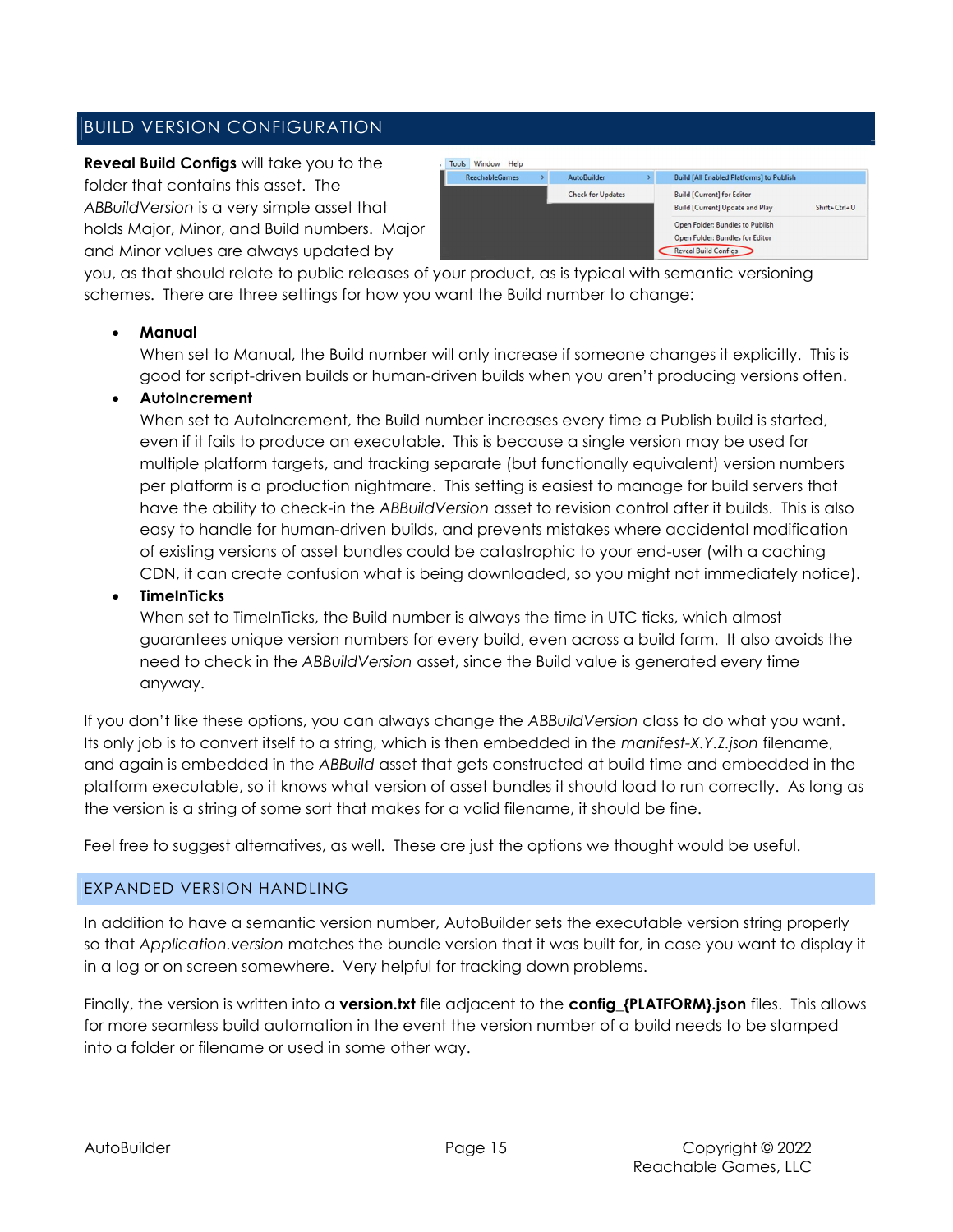For example, when you right-click on any .EXE and go to Properties->Details, you can see the version and copyright information that was presend during the compilation process. For all Unity builds, this information always says Unity and the version of Unity that you are using, not your current build version.

I prefer my final product to have my company details and the proper version number of my game, so I use a really useful program called **verpatch** to modify the properties of .EXE files after they are created. I found this handy utility at https://www.codeproject.com/Articles/37133/Simple-Version-Resource-Toolfor-Windows although I do not guarantee anything about it. It's not my software.

N.B. As is typical in Windows batch programming, if you want to put this line into a .bat file, you need to double all the percent characters (%%). The following command can be used to read the version number from version.txt and write it into the details of your built .EXE file.

for /F "tokens=\*" %v in (version.txt) do ( verpatch YourGame.exe %v.0 /pv %v.0 /s product "Your Game" /s company "Your Company LLC" /s (c) "Copyright 2021" )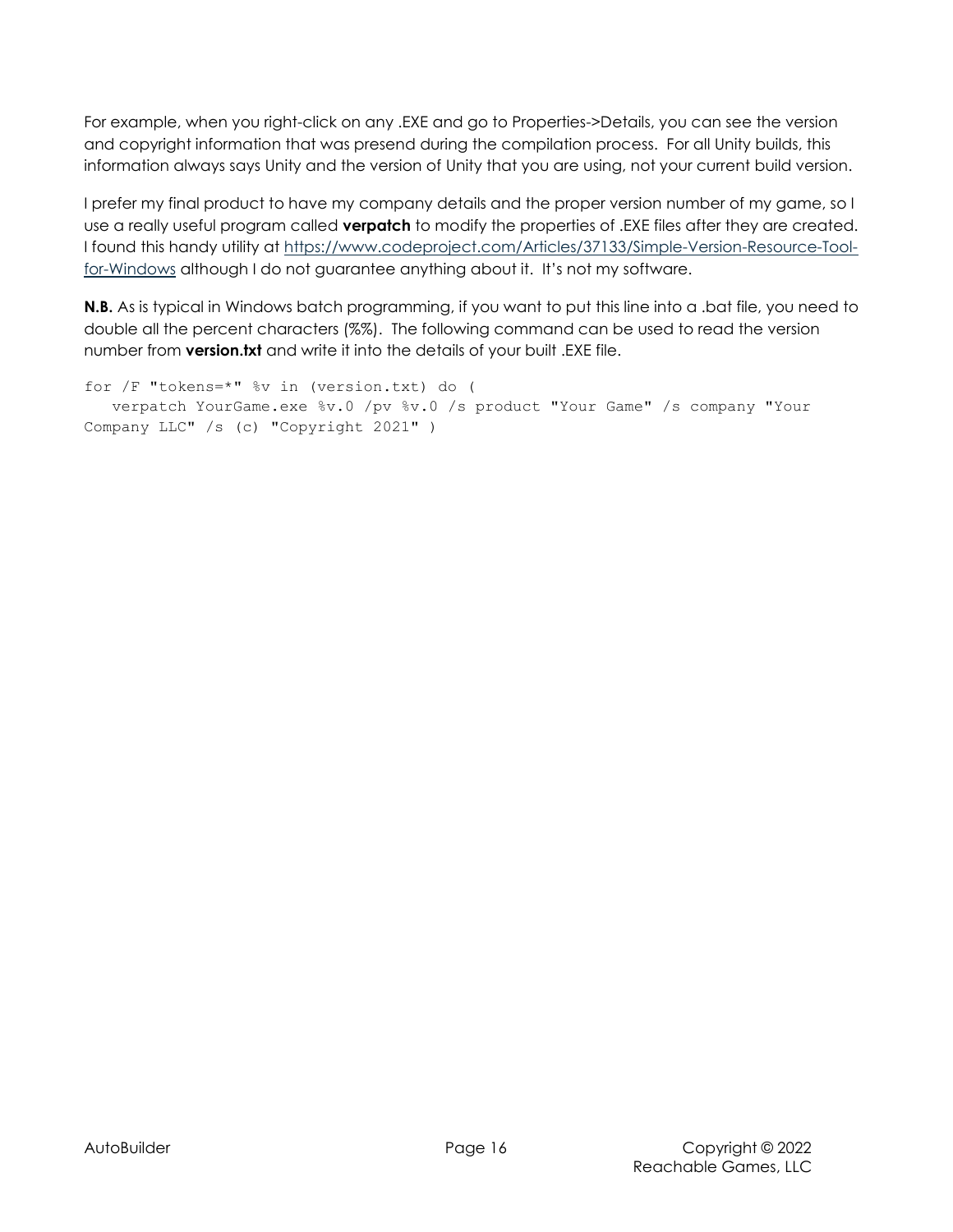## FEATURE DETAILS

#### DESIGN DECISIONS

#### Folders-As-Bundles

The whole asset bundle management system (if you can call it that) that Unity has provided is confusing, overly flexible, difficult to visualize, and ultimately hard to manage. Coupled with the fact that it really does take custom coding to make it work well, it's an advanced feature that is out of reach for a lot of smaller teams. By cutting the complexity and offering simple organizational structure and good automated caching, it just works. Each folder becomes an asset bundle, and bundles can depend on other bundles for loading shared assets, giving you the flexibility of just dragging files around to change the organization.

### Handling Multiple Versions of Same Platform Simultaneously

Yes, AutoBuilder is designed to allow multiple versions of each platform to be hosted in the same folder at once. This is extremely helpful if you don't want to or can't invalidate older builds due to certain platform limitations. It is also useful for giving early birds a chance to see the newest build without impacting the rest of the users. Of course, this also means you can publish every version and test with the same infrastructure that you use for releases, and just skip versions that are buggy and release only the ones that pass QA.

#### Build Once, Multiple Environments

It is described more thoroughly in the Bootstrap section above, but it was a concerted effort to allow for a build process that can promote a single build from an internal development environment all the way to public release, just by changing a web hosted config file. Check out the Bootstrap config for details, as it is the first piece of data the ABAutoLoader scene fetches, never caches, and is a great place to hook environment settings that differ based on the release status of the project.

#### Filtering Assets by Filename Pattern

Some tools generate additional data files that are only needed during the editing process. Unfortunately, not all tools allow us to specify where those files will live, and leave dropping everywhere. Consequently, there are times when filtering out certain files can be critical for reducing asset bundle size. You can set up as many filters are you like, but be aware that they are general filters, not per-folder. This is why exhaustive logging was added, to help determine why files are being filtered out unexpectedly. All slashes are forward, and all paths are lowercase. Some examples:

- o You can use Ignore Ends With to strip assets that end with ".png"
- o You can use Ignore Contains to strip assets that have " remove" somewhere in them.
- o You can use Ignore Exact to strip an asset like "assets/bundles/folder/filename.png"

### FEATURES AUTOBUILDER DOES NOT (AND WILL NOT) HAVE

#### Same-Executable, Updated Asset Bundles

This is possible, with a slight change to the code, but not recommended. The way you would do it is set the cache time on the manifest-X.Y.Z.json file to be short, like 24 hours, and simply publish over it. The new clients will connect and pull whatever version is hosted and grab the appropriate bundles. However, existing clients cache the manifest, so they will not look at the new hosted file. You would need to change the loader to not cache the manifest. This kind of workflow is poor because there is no easy way to guarantee the state of the executable will be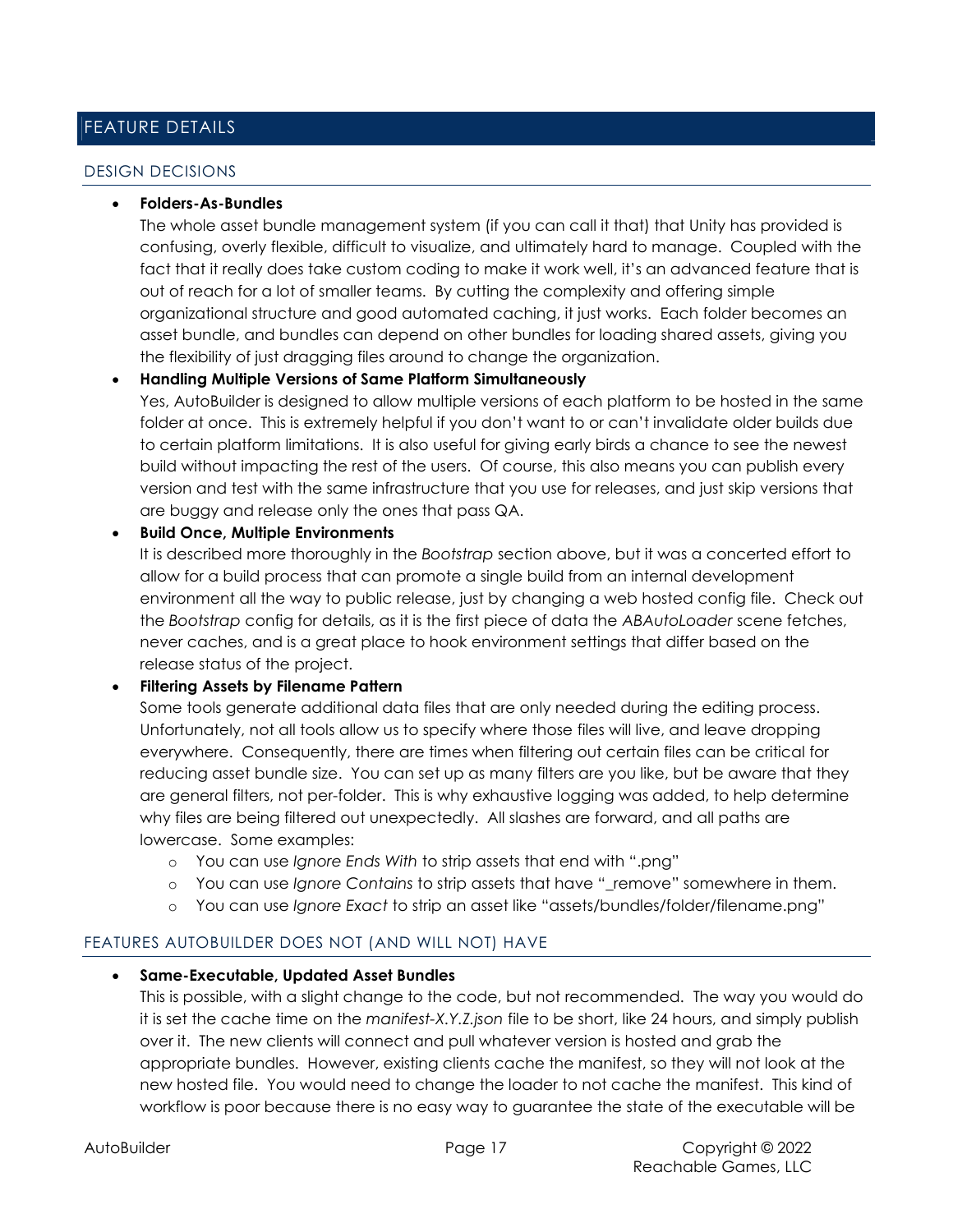compatible with data in a set of asset bundles built at a different time. If any scripts change, they are always baked into the executable, but GUIDs which are references to scripts are baked into the assets in bundles. If they don't match, things break. It's safer to publish a new build.

Fish

Because they are too slimy.

## TROUBLESHOOTING

1. Error: Cannot mark assets and scenes in one AssetBundle.

This error pops up whenever Scenes are in the same asset bundles with other kinds of assets. It's not clear why this happens, because it doesn't always pop up, but it's an error coming from within Unity's asset bundle code. If it happens to you, there isn't a lot you can do to fix it except move scene files to a separate bundle.

A good organization that has been suggested is to keep all your scenes in one asset bundle, and keep your assets separate from them. Besides being convenient, the dependencies always work out properly, and it is frequently the case in Unity that scene files change rapidly and assets less rapidly, which makes for better iteration time with Update and Play.

2. Materials aren't showing up right, duplicate objects appear tiny in the distance, shaders show up black, etc, in the editor.

It seems that Unity's Editor sometimes has a hard time figuring out what shaders to build when using asset bundles, especially when the bundle platform is different from the platform you are using. If you are having problems with it, check that the bundles you are loading were made for your platform, and that they were made with the same version of Unity—although the Editor tries very hard to use all platform data, shaders are not really compatible across all hardware. If all else fails, try bumping your ABBuildVersion and ABEditorConfig to a unique version number and rebuilding the asset bundles locally, to reduce the control some of these variables. These are visual anomalies in the Editor and are not present on actual built products on real platforms. Test them on-device before pulling your hair out trying to solve them in the Editor. Rest assured, this is not a bug in AutoBuilder, but problems with the Editor itself.

3. The Cyclical Dependency Error window keeps popping up.

Sorry, you need to move some files around. Either move one or more files into existing bundles where they don't cause cycles in the dependency graph, or create a new bundle and move logically related things into it until there are no more cycles in the dependency graph. The good news is, the text of the warning window tells you exactly which assets are causing problems, and the bundles in which they currently reside.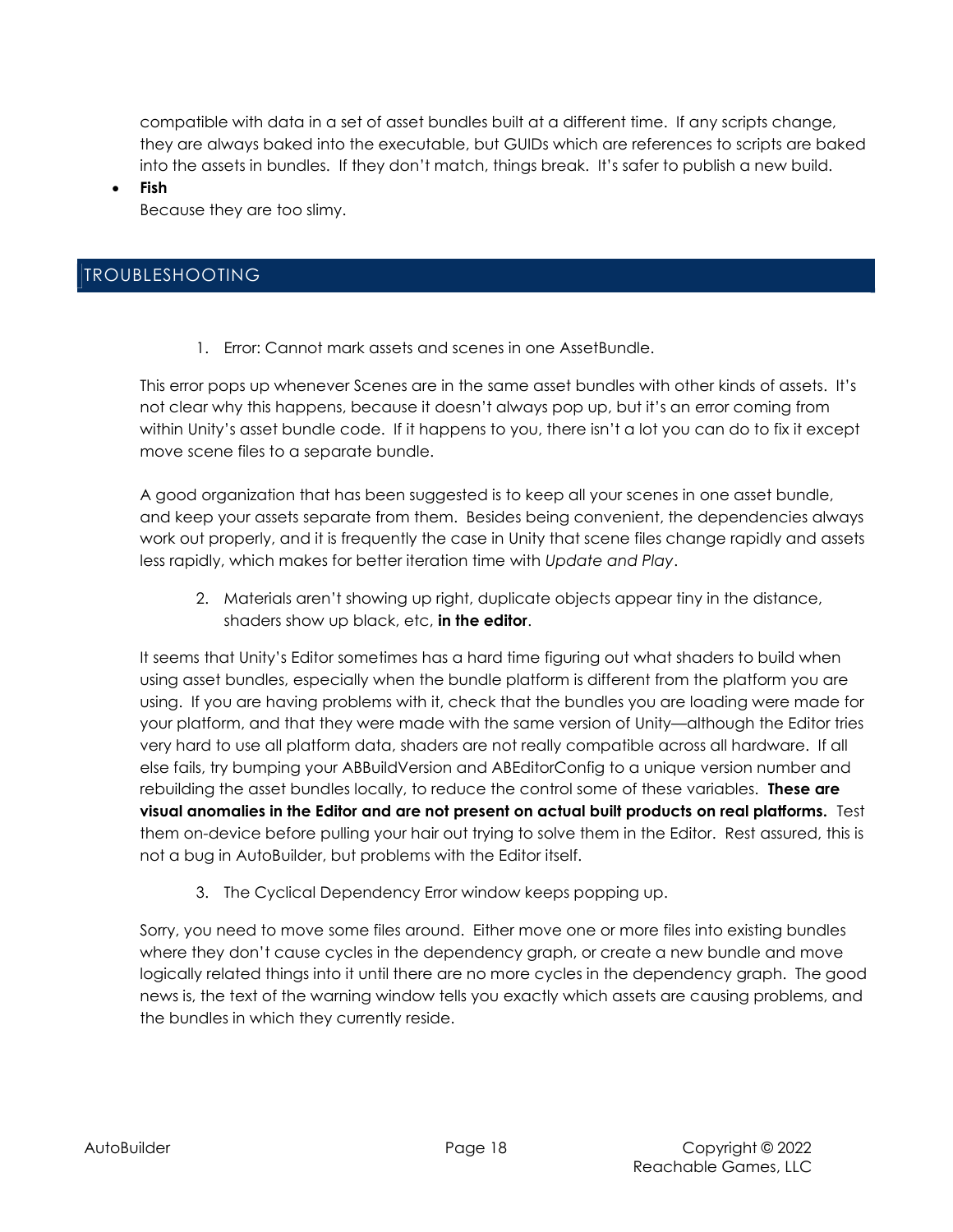## SUPPORT

Please read all the documentation. We put a lot of effort into it and hope that it exceeds your expectations. In the event you have further questions, please check the following web pages for more details about this asset:

Our Website: https://reachablegames.com/unity-assets/

Unity Forum: https://forum.unity.com/threads/696635/

If you find that none of the above can answer your question, you may contact us at support@reachablegames.com, but know that we always handle support requests first that include:

- 1. Invoice Number
- 2. Unity Version
- 3. Asset Version
- 4. Links to screenshots or small sample projects on DropBox or similar sharing site describing the problem.
- 5. Console logs are often helpful.
- 6. Kindness. If you are mean, rude, harassing, or hateful, do not expect a response.

As a matter of common sense, we do not offer support to free customers except as time permits.

Finally, if you are looking for a feature that is not currently supported, understand that we are a business and get many such requests. If you need a custom feature that is important enough to your product to pay for its development, contact us about it.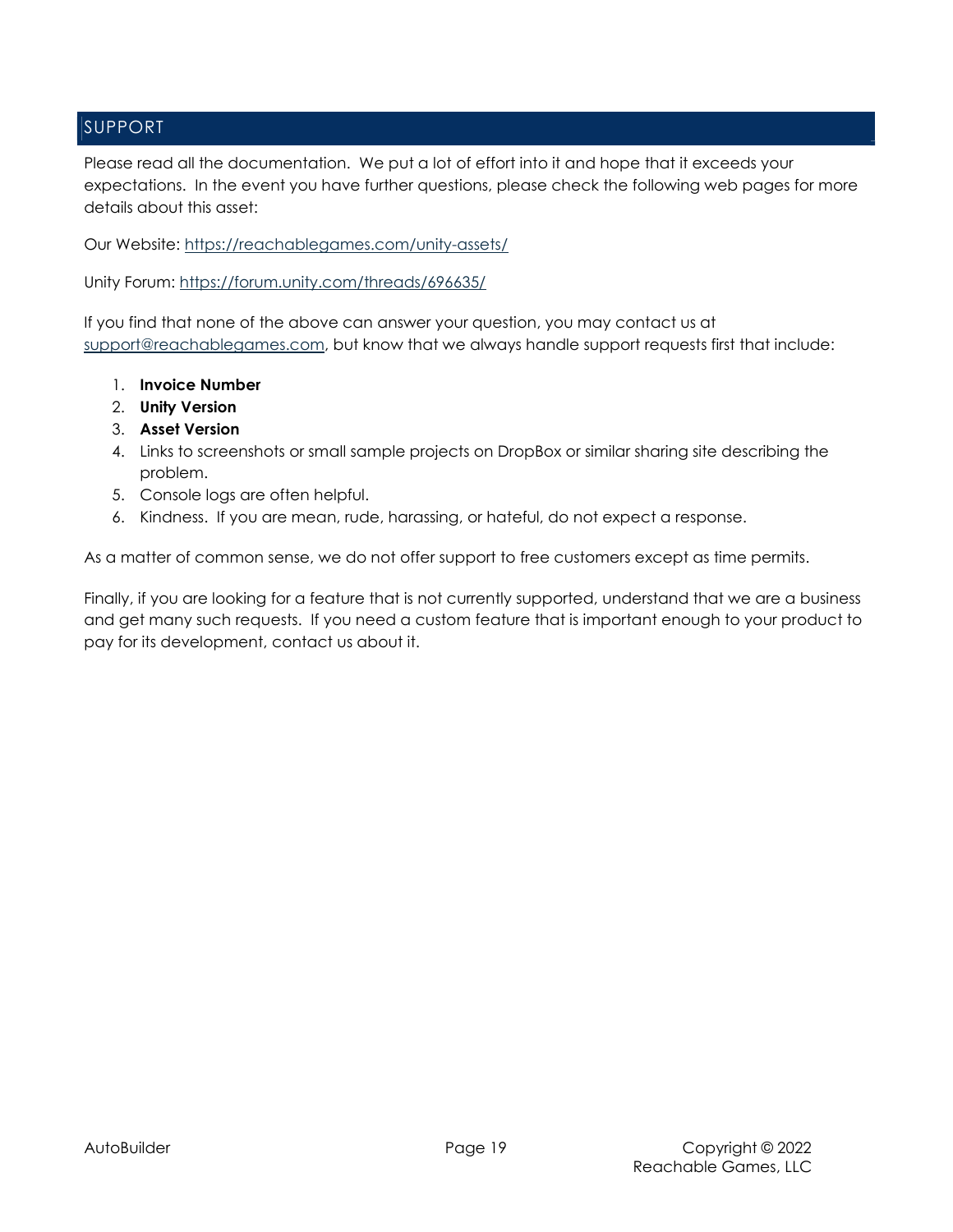## ABOUT US

Reachable Games is located in the beautiful hill country of Austin, Texas USA. It was founded by Jason Hughes, who has been a professional game developer since 1995, at Origin Systems. He has worked on many AAA games and with many recognizable companies. As a generalist, Hughes has worked on nearly every kind of game platform in every capacity—from graphics tools to AI to UI/UX to game design to shader writing to database management to networking and server development. It turns out this is the right skillset to help improve the Unity development experience for other developers.

We currently have several other assets on the Asset Store. For what it's worth, they are all built because we are working on projects of our own and both need and use them on a daily basis. If you think this one is great, chances are the others will help you out too.











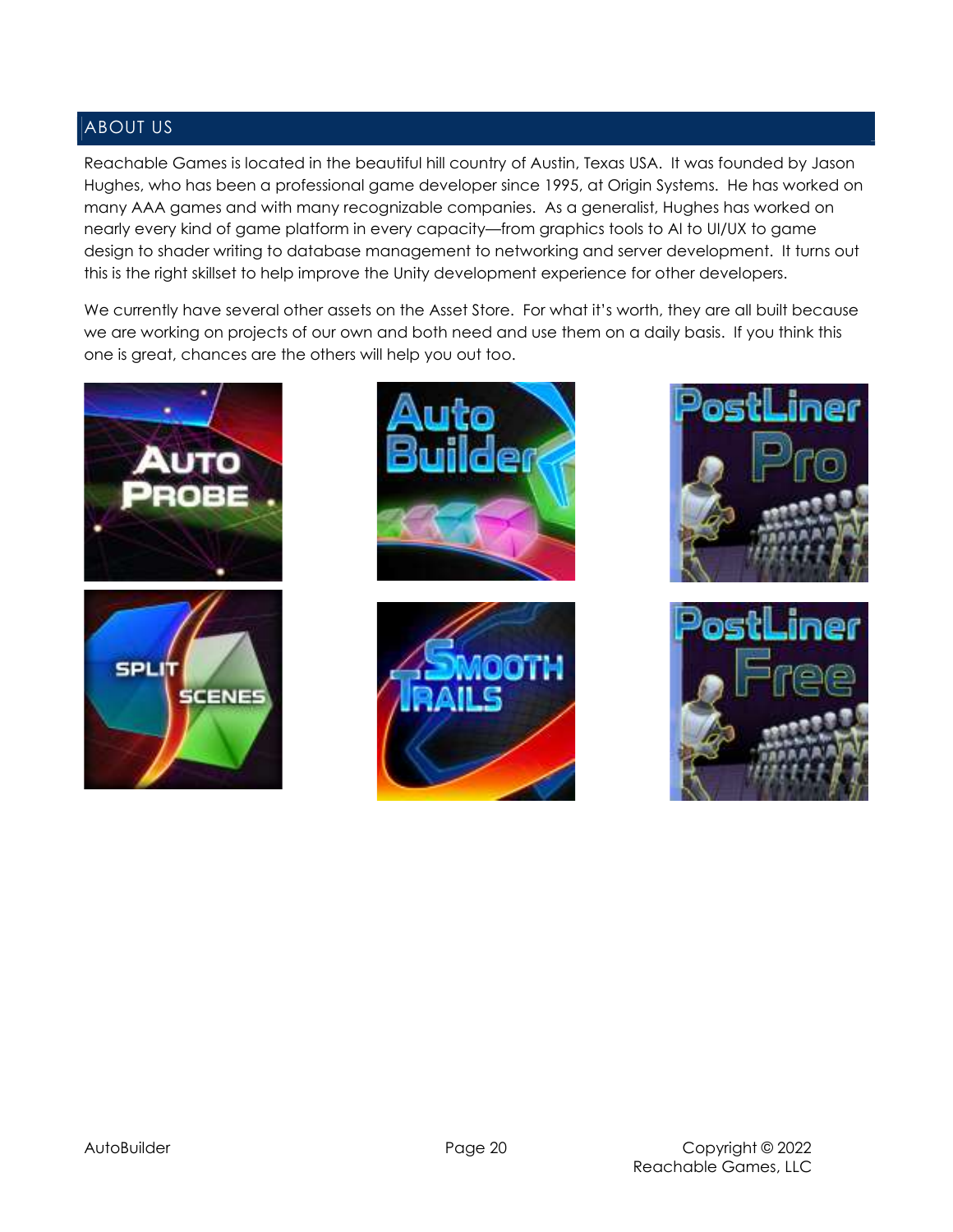## CHANGE HISTORY

#### V1.10 – MAY 1, 2022

- Only supporting 2020LTS and 2021LTS going forward. Removed some old version dependent code.
- Added support for ShaderLiveLink flag.

### V1.9 – OCTOBER 24, 2021

- Dropped support for Unity 2017.
- Added version.txt file output during build.
- Added setting PlayerSettings.bundleVersion during player builds, which is the value that you get when calling Application.version at runtime.
- Added a **WaitForManagedDebugger** flag, which requires Development and AllowDebugging to be enabled. This is oddly tucked away on the Build Settings… dialog, which makes it difficult to use with AutoBuilder. Now it's easy, and lets you connect a debugger before the first line of code is run.

#### V1.8 – JANUARY 1, 2021

Revised the error handling for UnityWebRequest now that the interface changed in 2020.2.

#### V1.7 – OCTOBER 1, 2020

Minor bug fix in code to avoid C# errors in Unity 2020.x.

#### V1.6 – SEPTEMBER 30, 2020

- Major new feature: Fully Self-Contained builds is a new checkbox that embeds bundles in the build
- Overhaul of the console logging to help people diagnose where URLs are going wrong.
- Slight refactor of default build folders, test scenes, and hosted bundles. It's a little clearer this way, I think.
- Verified operation in Unity 2020.1.6 and started hosting test bundles for this version.
- Refactored the display in the inspector for the ABBuildConfig.
- Added support for intelligently correcting flags per-platform where they would cause problems or Unity would trigger build failures if set incorrectly.
- Removed the WebHook hackery in favor of popping up a browser tab when updates are released.

### V1.5 – JUNE 2, 2020

- Added a product namespace around all the files in AutoBuilder.
- Converted all Assert statements to if/Debug.LogError, since the user experience was poor.
- Fixed an issue with Unity 2019.3 that was causing exceptions deep in C++ that crashed the Editor. Unity's bug, not mine.
- Added feature that allows you to relocate AutoBuilder into any folder without needing to change the code. It just finds itself properly now.